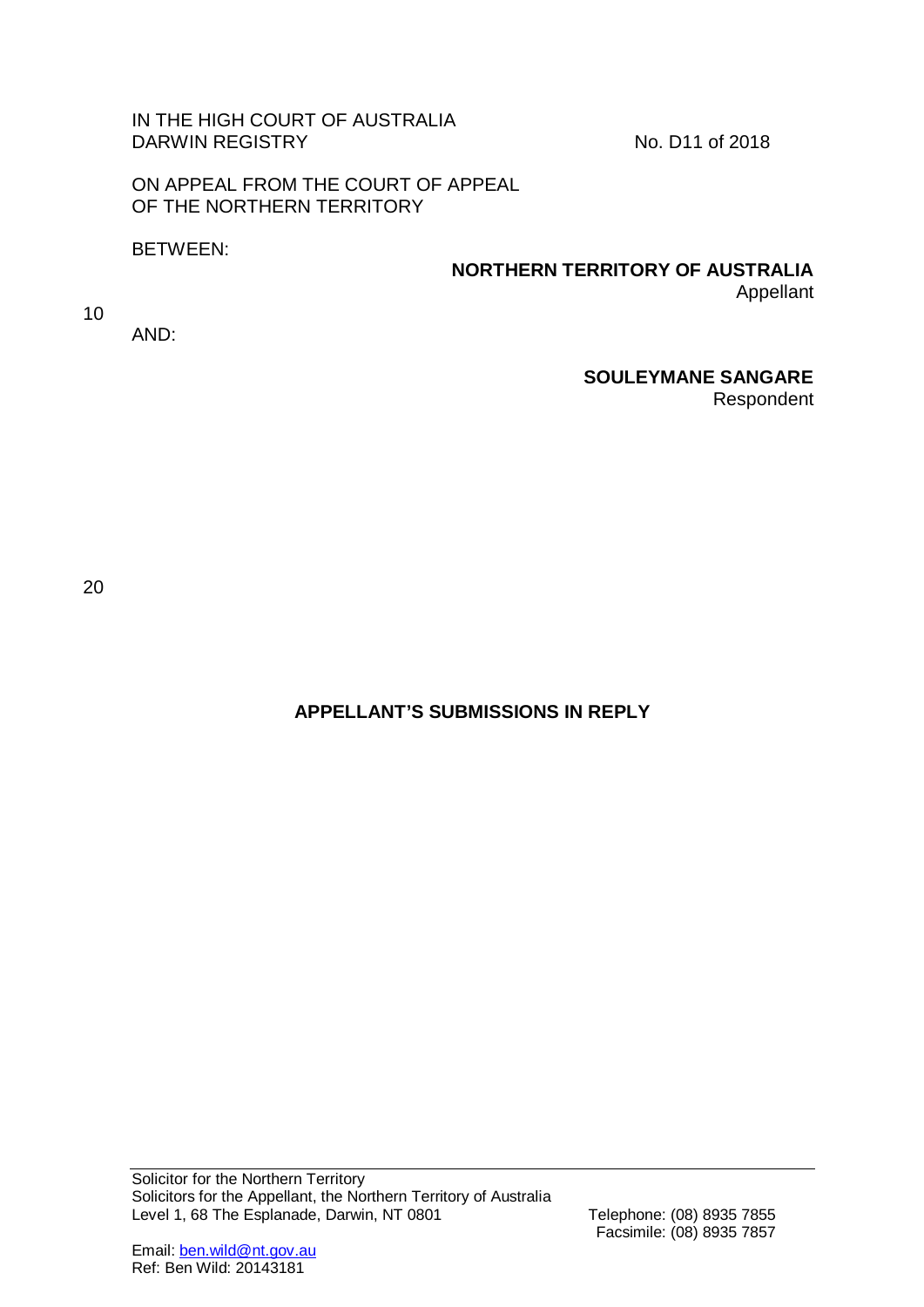## **PART I: PUBLICATION ON THE INTERNET**

1. The Appellant certifies that these submissions are in a form suitable for publication on the internet.

## **PART II: REPLY**

- 2. The Amicus accepts (Submissions of the Amicus Curiae (**ACS**), [9]) the principle which is determinative in this appeal: impecuniosity is not, of itself, a reason to deprive a successful party of their costs. The Respondent's impecuniosity was the only reason identified by the Court of Appeal for depriving the appellant of its costs.<sup>1</sup> It follows that the appeal should be upheld.
- 10 3. Notwithstanding its acceptance of that principle, the Amicus submits (ACS [9], [10]) that the principle is not absolute or inflexible. The Appellant agrees that, in limited ways, impecuniosity may be relevant to the exercise of the costs discretion.[2](#page-1-1) However, that relevance is only indirect, such as where impecuniosity informs a factor relevant to the litigation or how a costs order should be structured to ensure it indemnifies the successful party. The cases referred to by the Amicus (ACS [22]) regarding lump sum costs orders fall into the latter category. They are not concerned with promoting access to justice; they stand for the proposition that a court will be more willing to make a lump sum costs order against an impecunious unsuccessful litigant because that 20 party would be unlikely to be able to compensate the successful party for the costs of taxation.[3](#page-1-2) The focus is on achieving the usual purpose of indemnifying the successful party, not the effect of the award on the unsuccessful party.[4](#page-1-3) Nothing in *Dunstan v Seymour* [2006] FCA 917 suggests that "relative disadvantage" is a relevant consideration[.5](#page-1-4)
	- 4. To the extent that the Amicus submits impecuniosity may (in combination with other indicia of disadvantage) provide a direct justification for depriving a

<span id="page-1-1"></span><span id="page-1-0"></span><sup>1</sup> Core Appeal Book (**CAB**) 134 at [47](c).

See Appellant's Submissions at [16]-[18].

<span id="page-1-2"></span><sup>3</sup> See *Hadid v Lenfest Commincations Inc* [2000] FCA 628 at [25]-[26] per Lehane J; *Dunstan v Human Rights and Equal Opportunity Commission (No. 3)* [2006] FCA 916 at [29] per Mansfield J; *Salfinger v Niugini Mining (Aust) Pty Ltd (No. 5)* [2008] FCA 1119 at [15]-[17] per Heerey J.

<span id="page-1-4"></span><span id="page-1-3"></span><sup>4</sup> *Sony Entertainment (Australia) Ltd v Smith* (2005) 215 ALR 788 at [195] per Jacobson J. <sup>5</sup> Cf ACS, [22] and fn 25. The reference at [25] of *Dunstan* to "disadvantage" is to any overcompensation as a result of the making of a lump sum costs order rather than proceeding to taxation. See also G Dal Pont, *Law of Costs*, (2013) 3rd Ed, LexisNexis Butterworths Australia, at [8.32] and the authorities there referred to.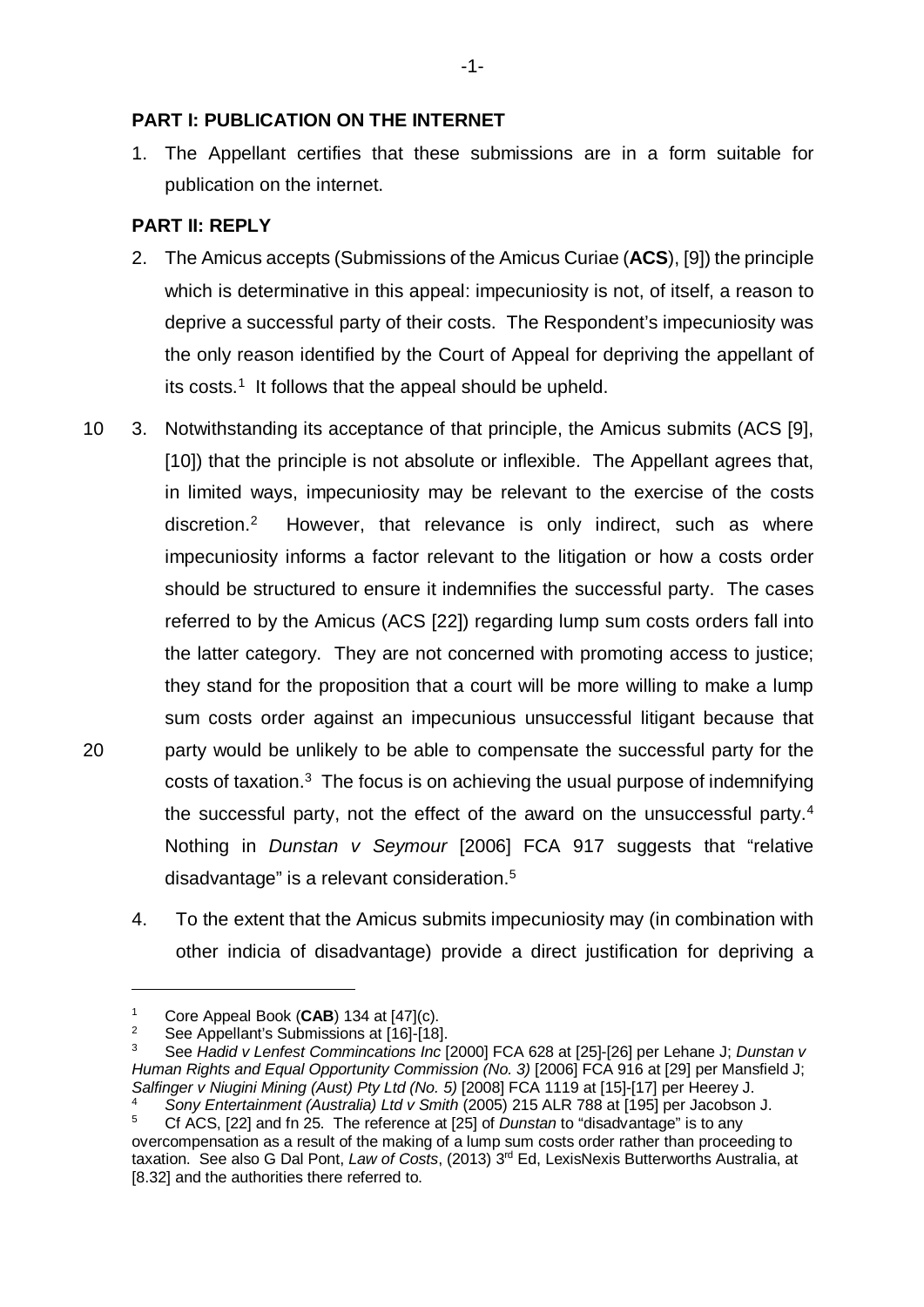successful party of its costs, that submission should be rejected. It is inconsistent with the principle that a successful party should not be deprived of its costs save for some factor relevantly connected with the litigation.<sup>6</sup> The submissions of the Amicus do not engage with that principle or address the incoherence in principle which acceptance of its submissions would create.

<span id="page-2-2"></span>5. Against the unanimous intermediate appellate authorities referred to in the Appellant's submissions in chief at [15], the Amicus points to the following three cases to submit that impecuniosity may be a basis on which to deprive the successful litigant of its costs: (a) *WAFU v Minister for Immigration and*  10 *Multicultural and Indigenous Affairs* [2002] FMCA 325 (ACS [18]), where a Federal Magistrate considered the futility of a costs order in favour of the Commonwealth against an impecunious visa applicant justified departure from the ordinary rule. That reasoning was expressly rejected in *WAEY v Minister for Immigration & Multicultural & Indigenous Affairs* [2003] FCA 1314 at [40] per Lander J. (b) *Scott v Secretary, Department of Social Security (No 2)* [2000] FCA 1450 (ACS [15]), where Finkelstein J (in dissent) considered the impecuniosity of the unsuccessful parties justified depriving a successful party of its costs. The majority (Beaumont and French JJ) held (at [4]) that "inability to meet a costs order or the fact that the losing party has limited financial means 20 has never been a sufficient reason to deny a successful party his costs." The reasons of Finkelstein J have never been followed or approved, whereas the decision of the majority has been referred to with approval on many occasions.[7](#page-2-1) (c) *Aldridge v Victims of Crime Compensation Fund Corporation (No. 2)* [2008] NSWSC 1040 (ACS [9]), where Rothman J held that an impecunious litigant

<span id="page-2-0"></span><sup>6</sup> *Oshlack v Richmond River Council* (1998) 193 CLR 72 (*Oshlack*) at [65] per McHugh J; *Latoudis v Casey* (1990) 170 CLR 534 (*Latoudis*) at 568 per Brennan J and at 569 per McHugh J; *Donald Campbell & Co Ltd v Pollak* [1927] AC 732 at 741-2 per Viscount Cave LC; *Hobbs v* 

<span id="page-2-1"></span>*Marlow* [1978] AC 16 at 39 per Lord Diplock. 7 See, for example, *Maylord Equity Management Pty Ltd v Nauer* [2017] NSWSC 634 at [45] per Ward CJ in Eq; *GJ v AS (No 4*) [2017] ACTCA 7 at [102] per Refshauge, Rangiah JJ and Walmsley AJ; *MZARS v Minister for Immigration and Border Protection* [2017] FCA 177; *Machado v Underwood (No 2)* [2016] SASCFC 123 at [45] per Kourakis CJ, Gray and Nicholson JJ; *Roe v Western Australia* [2011] WASCA 57 at [112] per Buss JA; *Kennedy v Minister for Planning* [2010] NSWLEC 269 at [17] per Biscoe J; *Smolarek v Roper* [2009] WASCA 124 at [11] per Wheeler, Pullin and Newnes JJA; *Edwards v Stocks* (2009) 17 Tas R 454 at [12] per Crawford CJ, Slicer and Blow JJ; *Board of Examiners v XY* (2006) 25 VAR 193 at [35] per Chernov JA (Nettle and Neave JJA agreeing); *Nair-Marshall v Secretary, Department of Family & Community Services* [2005] FCA 1341 at [10] per Spender J.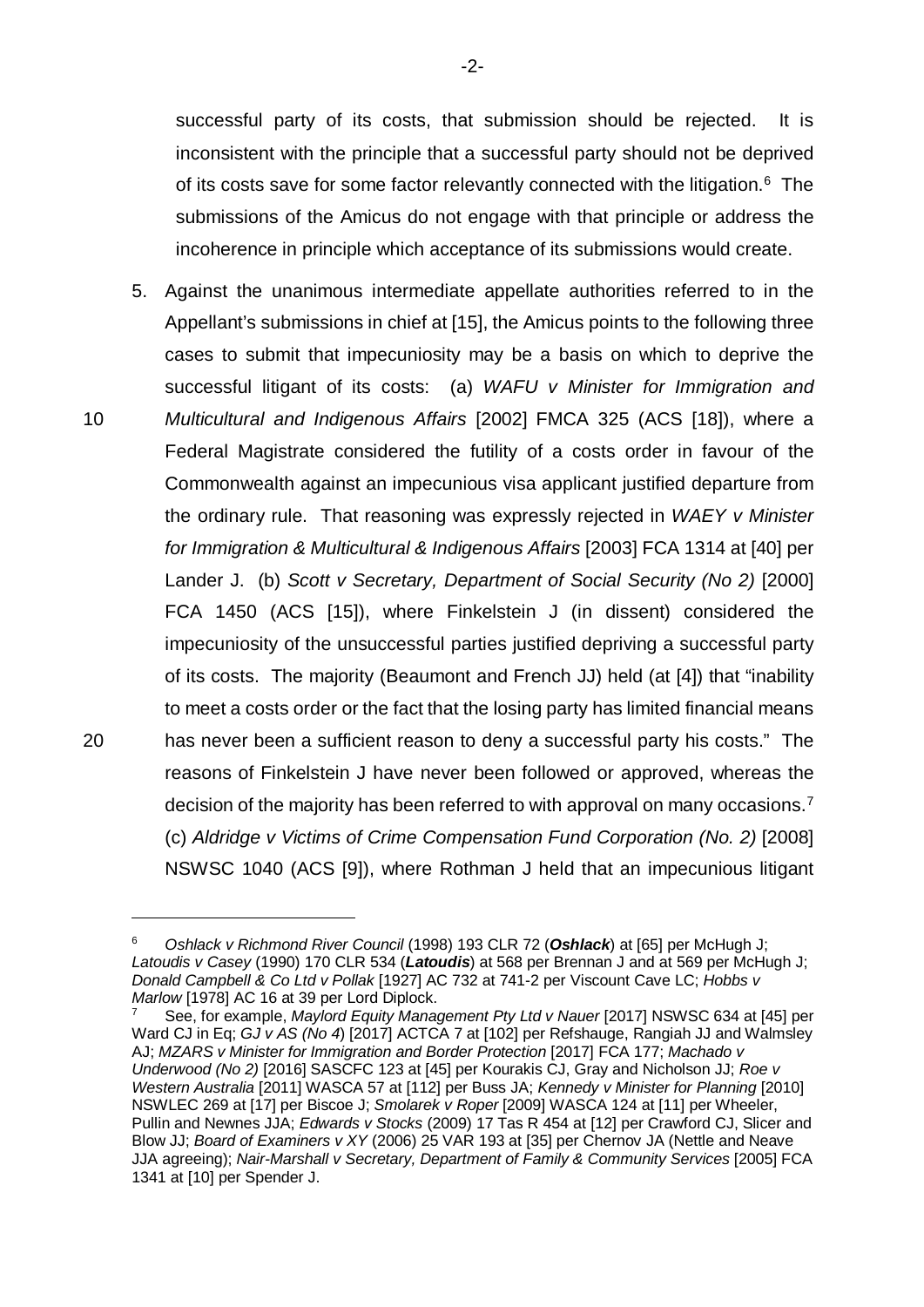should not pay the costs of the Victims of Crime Compensation Fund Corporation. The case is of no assistance, primarily because Rothman J expressly held (at [8]) that "impecuniosity is not a sufficient reason" to deprive a successful party of its costs.<sup>[8](#page-3-0)</sup>

6. The Amicus's submission (ACS [10]) that "the decisions of other intermediate appellate court…are not expressed in absolute terms" cannot be reconciled with the terms of those judgements. In *Marlow v Walsh (No. 2)* [2009] TASSC 40 at [23], the Full Court held the appellant's impecuniosity was "an irrelevant factor" to the exercise of the costs discretion.<sup>9</sup> In *Board of Examiners v XY* (2006) 25 10 VAR 193, Chernov JA held at [35] that "the financial stress of a party is not a matter relevant to the exercise of the costs discretion" and Nettle JA held at [41] that "the notion that a litigant should be accorded special consideration in relation to costs on the grounds of poverty or financial disadvantage has nothing to commend it."[10](#page-3-2) In *Machado v Underwood (No 2)* [2016] SASCFC 123, the majority held at [45] that "impecuniosity will not justify failing to exercise a costs discretion adversely to such a litigant where the judicial exercise of the discretion requires the making of an adverse costs order."[11](#page-3-3) In *Sochorova v Commonwealth* [2012] QCA 152 at [17], the Court of Appeal said "the fact that an unsuccessful party is…impecunious or otherwise disadvantaged is not in 20 itself a ground for refusing to make a costs order in favour of the successful party." In *Smolarek v Roper* [2009] WASCA 124, the Court of Appeal held at [11] that "the inability of an unsuccessful party to meet a costs order is not a sufficient reason to deny a successful party their costs." In *Re Felicity (No 3)* [2014] NSWCA 226, the Court of Appeal held at [60] that impecuniosity provided "no ground for resisting an order [for costs]". In *GJ v AS (No 4)* [2017] ACTCA

<span id="page-3-0"></span>The case has not been followed and is also distinguishable. The plaintiff had sought compensation from the Fund following alleged domestic violence assaults. Her application had been refused because of a lack of corroborating material and her subsequent review proceedings were dismissed, but fresh evidence suggested she was in fact eligible. In circumstances where she could then be assessed as likely to have the qualifying factors for compensation, and where the Fund was a public body with a statutory benevolent purpose, Rothman J determined that each party should bear its own costs.

<span id="page-3-1"></span>The judgment at [13] summarises the parties' submissions. Cf. Amicus Submissions, [10] and fn 6, suggesting there is no "inflexible rule".

<span id="page-3-2"></span>These observations were directed to the financial circumstances of the parties generally and not merely the successful party's impecuniosity. Cf. ACS [10].

<span id="page-3-3"></span><sup>&</sup>lt;sup>11</sup> The judgment supports the proposition that it is unfair to deprive the successful party of their costs simply because of the financial position of the unsuccessful party. Cf. ACS [10].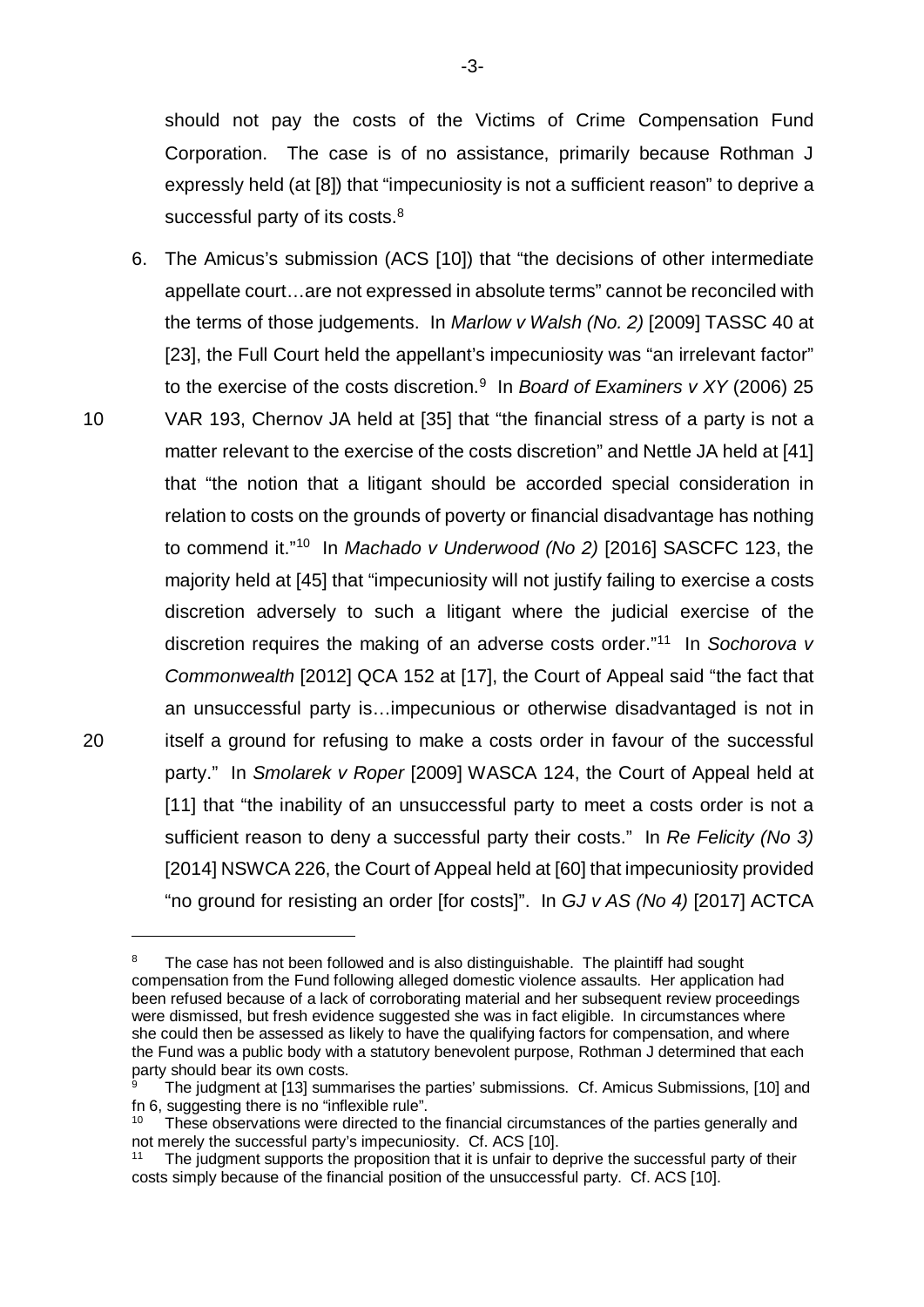7, the Court of Appeal held at [102] that impecuniosity or difficulty in meeting a costs order "has never been a basis for declining to make an order for costs."

- 7. The Amicus has not identified a single intermediate appellate authority which contradicts the principle accepted in the above authorities, but suggests (ACS [13]) the Respondent's visa and consequent employment status may have justified departure from the usual rule. Neither factor was mentioned by the Court of Appeal in its reasons as to costs. [12](#page-4-0) Further, the Respondent's capacity to meet a costs order depends not only upon his income from employment, but also upon his asset position in Australia and overseas. In any event, if these 10 factors were the Court's justification, the result cannot be reconciled with the decisions of this Court in immigration matters where costs are uniformly ordered against unsuccessful visa applicants.[13](#page-4-1)
- 8. The Amicus appears to contend (ACS [16]-[17], [21]) that it was open to the Court of Appeal to refuse to award the Appellant its costs because such an order would have been futile. That is inconsistent with principle (see above) and, in any event, was not a finding reasonably open. [14](#page-4-2) There is no analogy, as suggested by the Amicus (ACS [16]), between the discretion as to costs and the discretion to refuse to grant an equitable remedy that would be nugatory or futile, because, where a remedy is justified, the result of the exercise of the discretion 20 is not an absence of relief, but an alternative remedy such as damages. Further, in each of the cases relied on by the Amicus regarding futility, an order for costs was made despite a party's asserted impecuniosity.<sup>15</sup> In any event, the Amicus accepts (ACS [18]) that a costs order could have value to the Appellant as a debt, which denies its futility.

<sup>&</sup>lt;sup>12</sup> Reasons,  $[44]$ - $[48]$ : CAB133-134.<br><sup>13</sup> See for example. *Minister for Imp* 

<span id="page-4-1"></span><span id="page-4-0"></span><sup>13</sup> See, for example, *Minister for Immigration and Border Protection v SZMTA* [2019] HCA 3 at [73] per Bell, Gageler and Keane JJ; *The Republic of Nauru v WET040 (No 2)* [2018] HCA 60 at [40] per Gageler, Nettle and Edelman JJ; *Wehbe v Minister for Homes Affairs* [2018] HCA 50 at [27] per Edelman J; *Shrestha v Minister for Immigration and Border Protection* [2018] HCA 35 at [12] per Kiefel CJ, Gageler and Keane JJ; *Hossain v Minister for Immigration and Border Protection*  [2018] HCA 34 at [38] per Kiefel CJ, Gageler and Keane JJ.

 $\frac{14}{15}$  See Appellant's Submissions at [19]-[24].

<span id="page-4-3"></span><span id="page-4-2"></span><sup>15</sup> *Hamod v New South Wales (No 13)* [2009] NSWSC 756; *Hadid v Lenfest Commincations Inc*  [2000] FCA 628; *Dunstan v Human Rights and Equal Opportunity Commission (No 3)* [2006] FCA 916; *Salfinger v Niugini Mining (Aust) Pty Ltd (No 5)* [2008] FCA 1119; *Dunstan v Seymour* [2006] FCA 917. As to *WAFU v Minister for Immigration and Multicultural and Indigenous Affairs* [2002] FMCA 325, see paragraph [5](#page-2-2) above.